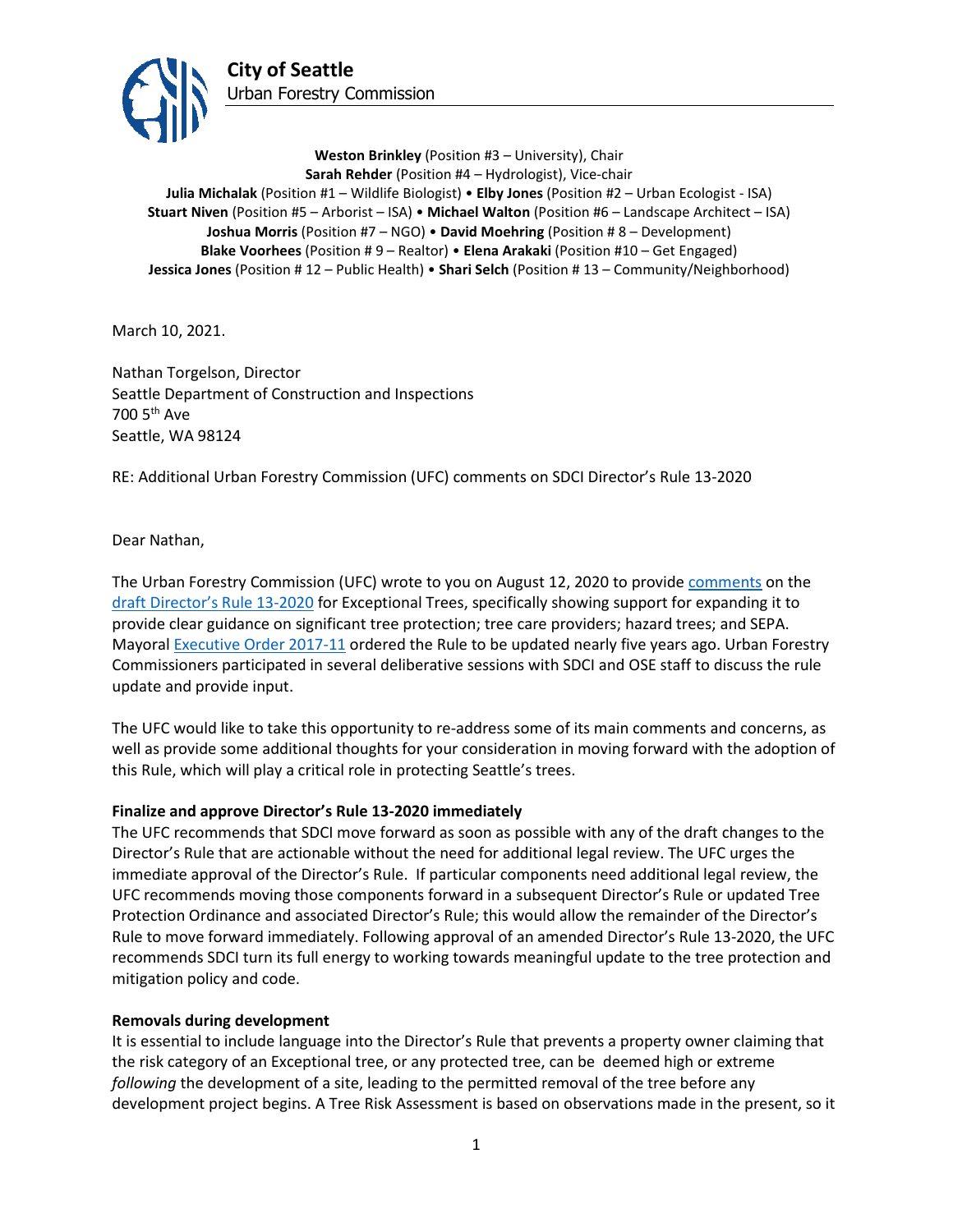is not acceptable to claim a tree will not survive the construction process, when it is a recognized fact that trees can be adequately protected during construction and retained during and after the completion of the project. The UFC urges the removal of the bullet: "When development is proposed and allowed per Chapter 25.11, the likelihood of survival after construction" as a criterion for high risk designation. Additionally, it is possible to design new buildings around existing trees, even large ones, as is required under 25.11.070 and 25.11.080. SDCI should enforce and incentivize the use of these provisions in all development projects. The UFC continues to recommend strong enforcement of current 25.11.090 for replacement plantings of removed Exceptional trees and include these trees in the newly developed Tree Tracking Worksheet.

The UFC encourages ongoing conversations on when and how Seattle chooses to protect trees. Under the current SMC 25.11, Exceptional trees on property being developed can be removed if the property owner claims the existence of the tree prevents them from reaching their development potential, even if the trees are completely healthy and present a low risk of failure. However, if a property owner who is not developing their property would like to remove an Exceptional tree, they have to hire an ISA Certified Arborist with the current Tree Risk Assessment Qualification (TRAQ) to carry out a Tree Risk Assessment and determine that the tree is high to extreme risk of failure. The latter ensures that trees of good health and structure are retained and protected in Seattle, but unfortunately, the former does not and is resulting in the removal of Exceptional trees during the development process on all types of property, in all parts of the City. The UFC would like to participate in discussions about these different situations allowed by current code.

### **Updating the Exceptional Tree List (Table 1)**

Highlighting the importance of native conifers, the UFC recommends that all native conifer trees receive a higher level of protection and, in addition to the 24" threshold for all trees, that Douglas-fir, Western red cedar, Western white pine, Western hemlock, and Grand fir, all be categorized as 'Exceptional' at 12" DSH. Conifer trees provide the highest level of ecological services within urban environments in the Northwest, as well as many positive benefits to human health and wellbeing, and even property value. Native conifer trees are also perhaps the easiest and least expensive trees to maintain, as unlike many deciduous trees, which have less predictable growth habits, conifers focus their growth upward with their horizontal branches growing to help balance the stem and provide energy production. This results in a far easier tree to maintain as once the lower branches are pruned around any structures, there is very little need for any additional pruning into the future.

Protecting the many conifers already existing in the city will be one of the best ways to actively preserve urban canopy cover (and volume), without impacting much of the existing or planned infrastructure. Planting more native conifers should also be actively encouraged by SDCI during new construction projects, especially if existing trees are removed during the process, as they grow relatively quickly and as mentioned previously, they are relatively cheap to maintain. Currently there are fewer native conifers in Seattle than deciduous trees, which is strange in the supposed Emerald City in the Evergreen State!

As part of updating the Exceptional tree list, the UFC recommends adding in native species that are currently excluded from the list. This includes adding in red alder, bitter cherry, and black cottonwood trees, which grow quickly and provide essential benefits to humans and wildlife alike. These trees are often considered negatively within the urban environment, generally due to their relative short lifespan (compared to native conifer trees) and their structural issues, but neither of these concerns are valid reasons to not encourage their protection at a time when we need as many existing trees as possible to combat the effects of climate change, including the increasingly measurable heat island effect in urban